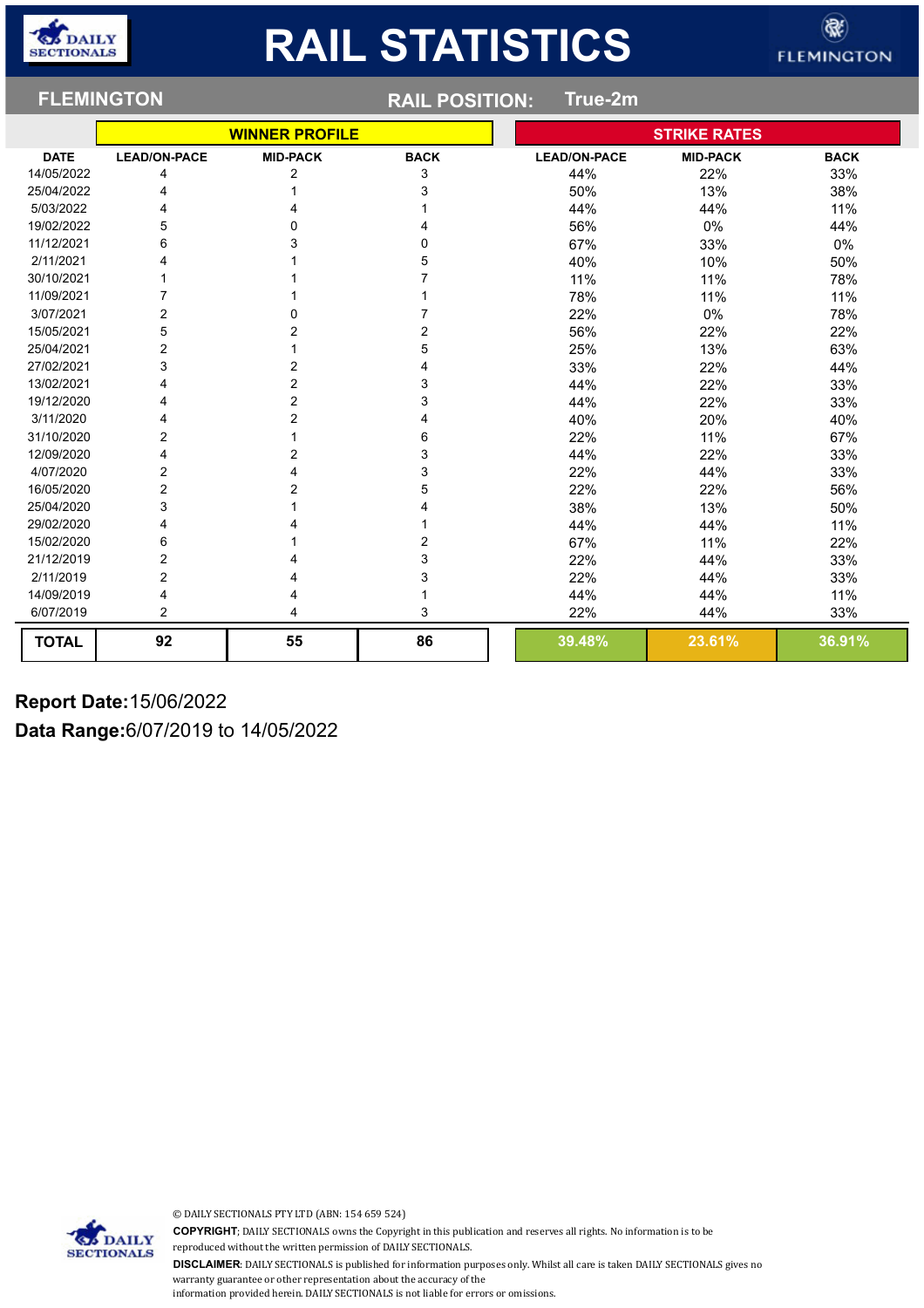|              | <b>FLEMINGTON</b>     |                 | <b>RAIL POSITION:</b> | $3-5m$              |                 |             |  |
|--------------|-----------------------|-----------------|-----------------------|---------------------|-----------------|-------------|--|
|              | <b>WINNER PROFILE</b> |                 |                       | <b>STRIKE RATES</b> |                 |             |  |
| <b>DATE</b>  | <b>LEAD/ON-PACE</b>   | <b>MID-PACK</b> | <b>BACK</b>           | <b>LEAD/ON-PACE</b> | <b>MID-PACK</b> | <b>BACK</b> |  |
| 12/03/2022   | 4                     | 2               | 3                     | 44%                 | 22%             | 33%         |  |
| 18/12/2021   | 5                     |                 |                       | 56%                 | 33%             | 11%         |  |
| 4/11/2021    |                       |                 |                       | 11%                 | 11%             | 78%         |  |
| 17/07/2021   |                       |                 |                       | 22%                 | 22%             | 56%         |  |
| 22/05/2021   | $\mathcal{P}$         |                 |                       | 22%                 | 44%             | 33%         |  |
| 6/03/2021    | 5                     |                 |                       | 56%                 | 33%             | 11%         |  |
| 1/01/2021    | 6                     |                 |                       | 75%                 | 13%             | 13%         |  |
| 5/11/2020    | 3                     | 3               |                       | 33%                 | 33%             | 33%         |  |
| 23/09/2020   | 2                     |                 |                       | 25%                 | 25%             | 50%         |  |
| 18/07/2020   |                       | h               |                       | 22%                 | 67%             | 11%         |  |
| 23/05/2020   |                       |                 |                       | 44%                 | 22%             | 33%         |  |
| 4/03/2020    |                       |                 |                       | 50%                 | 50%             | $0\%$       |  |
| 1/01/2020    |                       |                 | 0                     | 50%                 | 50%             | $0\%$       |  |
| 5/11/2019    | 2                     |                 | 6                     | 20%                 | 20%             | 60%         |  |
| 20/07/2019   | 2                     | 3               | 4                     | 22%                 | 33%             | 44%         |  |
| <b>TOTAL</b> | 48                    | 42              | 42                    | 36.36%              | 31.82%          | 31.82%      |  |

### **Report Date:**15/06/2022

**Data Range:**20/07/2019 to 12/03/2022

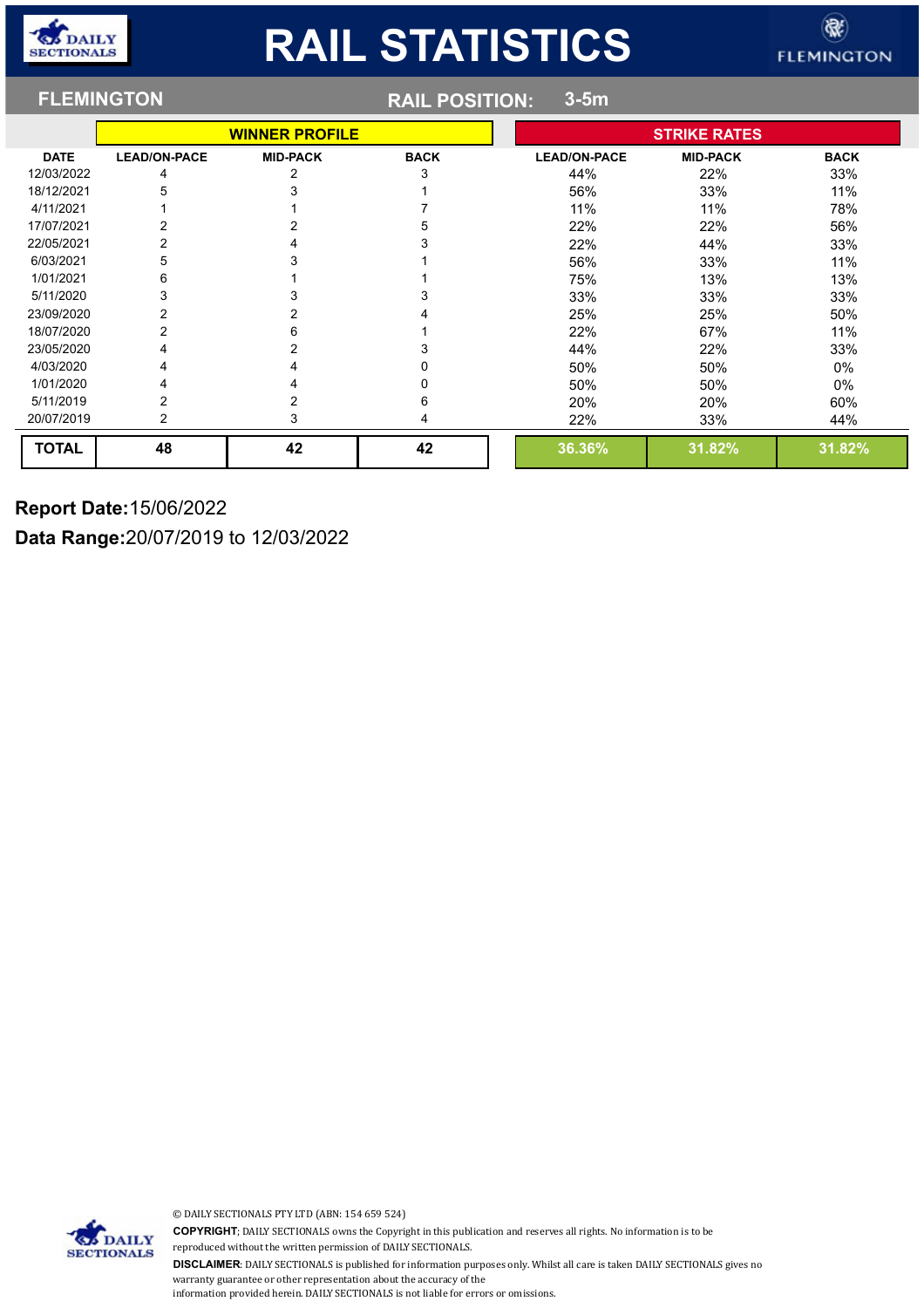|              | <b>FLEMINGTON</b>     |                 | <b>RAIL POSITION:</b><br>$6-8m$ |  |                     |                 |             |  |
|--------------|-----------------------|-----------------|---------------------------------|--|---------------------|-----------------|-------------|--|
|              | <b>WINNER PROFILE</b> |                 |                                 |  | <b>STRIKE RATES</b> |                 |             |  |
| <b>DATE</b>  | <b>LEAD/ON-PACE</b>   | <b>MID-PACK</b> | <b>BACK</b>                     |  | <b>LEAD/ON-PACE</b> | <b>MID-PACK</b> | <b>BACK</b> |  |
| 21/05/2022   | 5                     |                 | 3                               |  | 56%                 | 11%             | 33%         |  |
| 19/03/2022   |                       |                 |                                 |  | 22%                 | 56%             | 22%         |  |
| 1/01/2022    |                       |                 |                                 |  | 44%                 | 22%             | 33%         |  |
| 6/11/2021    | 5                     |                 |                                 |  | 56%                 | 11%             | 33%         |  |
| 5/06/2021    |                       |                 |                                 |  | 22%                 | 33%             | 44%         |  |
| 9/01/2021    |                       |                 | 3                               |  | 22%                 | 44%             | 33%         |  |
| 7/11/2020    |                       |                 | h                               |  | 33%                 | 11%             | 56%         |  |
| 3/10/2020    |                       |                 |                                 |  | 22%                 | 22%             | 56%         |  |
| 6/06/2020    |                       |                 |                                 |  | 44%                 | 44%             | 11%         |  |
| 7/03/2020    |                       |                 |                                 |  | 44%                 | 11%             | 44%         |  |
| 11/01/2020   | 4                     |                 |                                 |  | 44%                 | 22%             | 33%         |  |
| 7/11/2019    | 3                     |                 | 5                               |  | 33%                 | 11%             | 56%         |  |
| <b>TOTAL</b> | 40                    | 27              | 41                              |  | 37.04%              | 25.00%          | 37.96%      |  |

#### **Report Date:**15/06/2022

**Data Range:**7/11/2019 to 21/05/2022

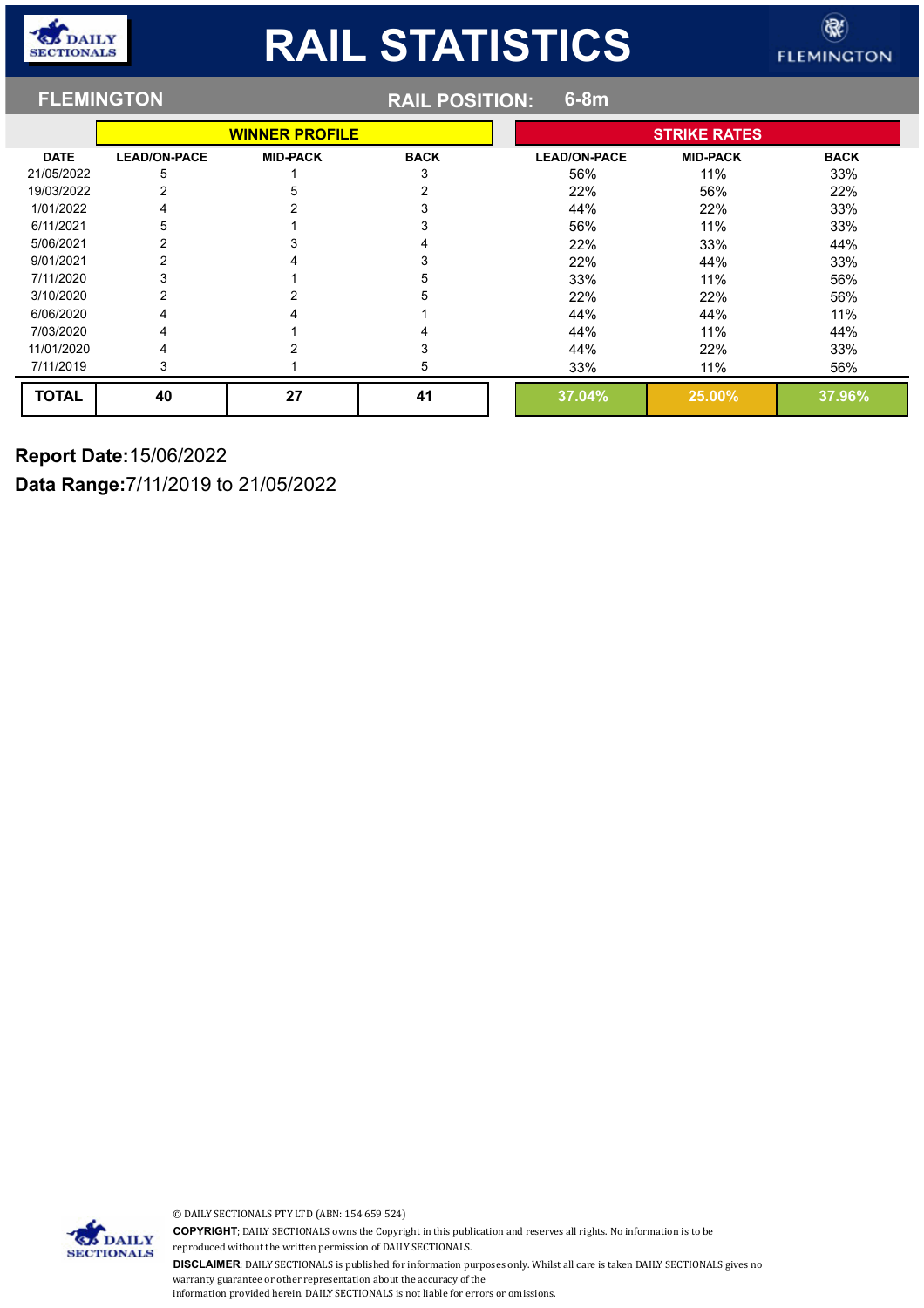#### **FLEMINGTON RAIL POSITION: 9-11m WINNER PROFILE STRIKE RATES DATE LEAD/ON-PACE MID-PACK BACK LEAD/ON-PACE MID-PACK BACK** 4/06/2022 3 4 2 33% 44% 22% 15/01/2022 3 3 5 5 1 33% 56% 56% 11% 2/10/2021 5 2 2 56% 22% 22% 7/08/2021 6 1 2 67% 11% 22% 19/06/2021 3 3 1 56% 56% 56% 33% 11% 56% 16/01/2021 5 1 1 3 56% 11% 33% 33% 12/12/2020 5 2 2 2 2 56% 22% 22% 22% 22% 8/08/2020 3 5 1 33% 56% 11% 20/06/2020 3 3 3 33% 33% 33% 18/01/2020 5 2 2 2 2 56% 22% 22% 22% 22% 22% 14/12/2019 4 4 3 3 2 44% 44% 33% 22% 9/11/2019 3 4 2 33% 44% 22% 5/10/2019 4 1 4 44% 11% 44% 10/08/2019 3 3 3 33% 33% 33% 22/06/2019 4 4 1 44% 44% 11% **TOTAL 59 41 35 43.70% 30.37% 25.93%**

#### **Report Date:**15/06/2022

**Data Range:**22/06/2019 to 4/06/2022